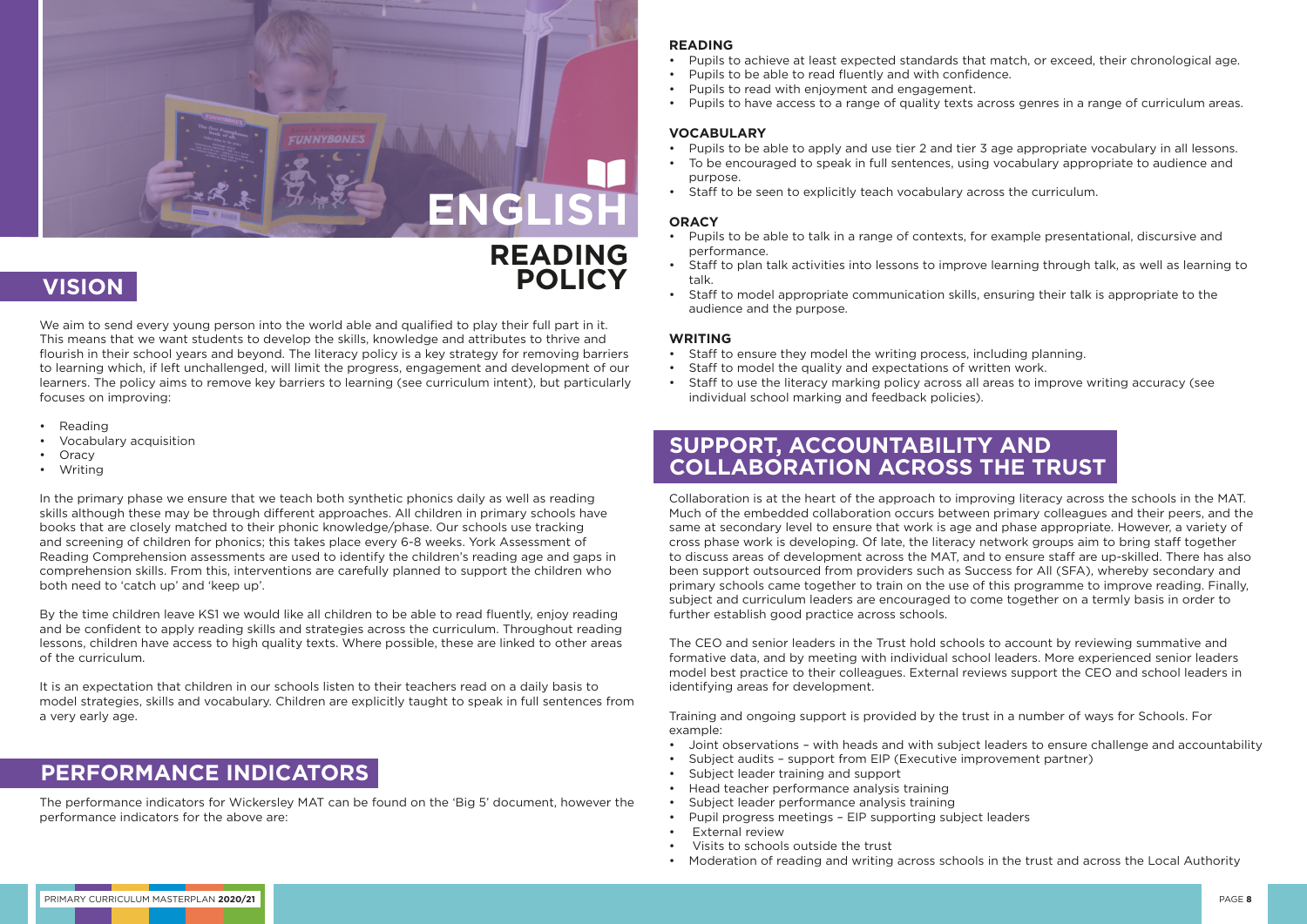

The teaching of phonics is a key strategy that is used to help our children to read, write and spell. Our aim at WPT is for every child to become a successful, confident reader and writer by the end of KS1 and we believe that accessing high quality daily phonics plays a vital role in this.

#### **TEACHING AND LEARNING**

Each school follow there chosen phonics scheme: Read Write Inc, Letters and Sounds and Success for All.

- **• Planning**: school follows the systematic approach laid out in their phonics scheme.
- **• Lessons**: Phonics lessons take place daily across Foundation and Key Stage 1. They follow the structure laid out in their phonics scheme to ensure that children are consolidating phonic knowledge and skills over time and that they are able to apply them to their reading and writing. Lessons ensure that children develop their skills in aural discrimination and phonemic and rhyme awareness, blending and segmenting as well as grapheme phoneme correspondence.
- **• Classroom resources:** All phonics teachers have a range of resources in their classrooms to use in daily phonics sessions such as sound cards, flashcards, and sound mats.
- **• Continuous Provision**: Many areas of continuous provision in EYFS will invite children to engage with phonetic challenges during play. The opportunities and resources within the continuous provision will match and be regularly updated to coincide with what is currently being taught in class. For example, this may include phonic sound pebbles in the small world tray, tricky words in the water tray or the invitation to write sounds with paintbrushes or chalk outside.
- **• Intervention**: Children who still need extra support to develop their phonic knowledge across Key Stage 1 and 2 are identified and targeted for intervention. There are a range of intervention schemes and strategies which the school uses and the most appropriate one is selected once a child's needs have been assessed. In preparations for the end of Year 1 phonics screening check, targeted intervention groups will be set up so all children taking the check have plenty of opportunities to practise additional and targeted phonics learning in a small group.

At WPT we know that phonics provides the foundation skills for early reading and is a vital tool in shaping a reader. Class teachers use regular phonics assessments to group and target specific children with learning gaps to ensure speedy progression. All our phonics schemes give opportunities for skilled teachers to identify and target specific gaps in ability eg: a child that is struggling with blending.

Within all phonics sessions children are encouraged to communicate and talk to peers, listen carefully and speak clearly. This builds into children's oracy skills and helps to create a more confident, practiced communicator.

Assessment is regarded as an integral part of teaching and learning and is a continuous process.

## **PHONICS INTENT POLICY**

### **HOW WE INTEND TO REMOVE BARRIERS**

### **HOW WE FOSTER PERSONAL ATTRIBUTES**

### **ASSESSMENT**

We strive to make our assessment purposeful, allowing us to match the correct level of work to the needs of the pupils, thus benefiting the pupils and ensuring progress. It is the class teacher/ KS leaders' responsibility to keep track of the progress made by all children in their class. Phonics assessments are to be carried out regularly and teachers will use their recorded assessments to inform their planning for future sessions. At the end of Year 1, children participate in the phonics screening check which assesses their knowledge of grapheme phoneme correspondence and their skills in blending. Those children who do not succeed in passing the phonics screening check are highlighted for further intervention and targeted support before completing the screening check again at the end of Year 2. For children who do not succeed a second time, provision is made for them to receive intervention and targeted support in Key Stage 2.

#### **THE PHONICS LEADER IS RESPONSIBLE FOR PHONICS THROUGH THE SCHOOL. THIS INCLUDES:**

- Ensuring continuity and progression from year group to year group.
- Providing all members of staff with guidelines and a phonics scheme to show how aims are achieved and how the variety of all aspects of phonics is to be taught.
- Supporting teachers and teaching assistants with training and CPD where needed and making sure staff are kept up to date with phonics.
- Advising and supporting colleagues with the assessment of phonics throughout the school
- Assisting with the requisition and maintenance of resources required for the teaching of phonics.
- Monitoring the quality of teaching and learning in phonics across the school
- Liaising with phonics SLEs and meeting data deadlines

#### **ADULTS DELIVERING PHONICS SESSIONS ARE RESPONSIBLE FOR:**

- Planning and delivering stimulating and interactive daily phonics sessions
- Keeping track of children's progress by recording half termly assessments
- Using assessment as a tool to regularly inform and update phonics planning
- Developing and updating skills, knowledge and understanding of phonics
- Providing additional support or interventions for children who need extra help with phonics

We provide a high-quality education for all children within a secure and safe environment. We aim to provide equal access for children with Special Educational Needs and Disabilities (SEND) and those pupils who are very able and require challenges and extension activities. These may be delivered through small group work, through the support of teaching assistants where available and through carefully planned and differentiated activities.

At WPT, we believe that a strong partnership with parents is vital if a child is going to become a successful reader and writer. We regularly communicate with parents regarding phonics and we are committed to offering parents help and support with reading and phonics. We offer workshops to enable parents to gain a better understanding of phonics, how it is taught and how it can be used to support children at home. Phonics reading books will be sent home throughout EYFS and KS1 to give children the opportunity to read aloud to their parents and practice their sounds at home.

#### **RESPONSIBILITIES**

### **EQUAL OPPORTUNITIES/INCLUSION**

### **PARTNERSHIP WITH PARENTS & HOME LEARNING**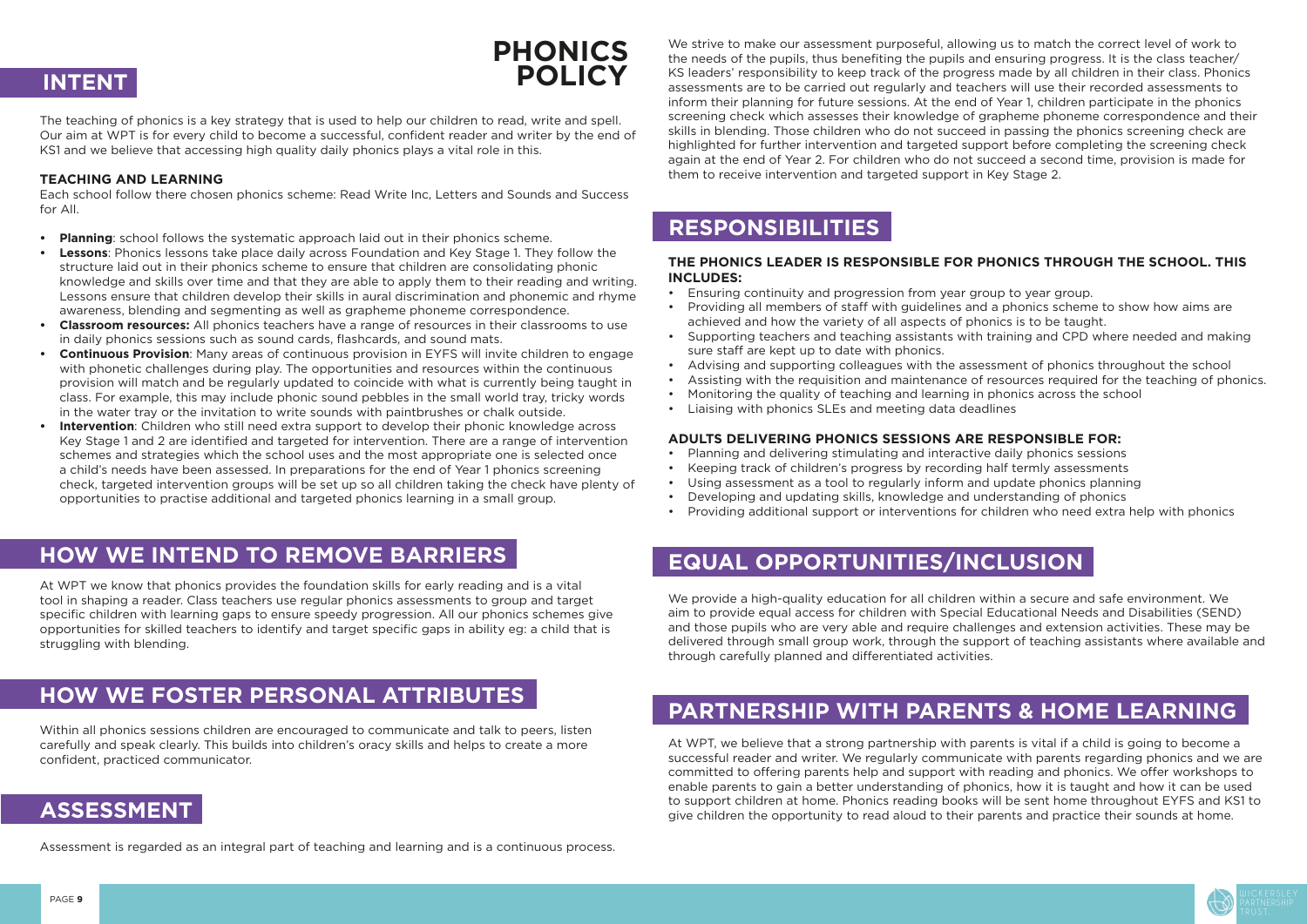## CURRICULUM<sup>I</sup><br>|OVERVIEW **READING**

| <b>STRAND</b>                                                                                                                                                                                                                                                                                                                         | <b>YEAR1</b>                                                                                                                                                                                                                                                                                                      | <b>YEAR 2</b>                                                                                                                                                                                                                                                                                                                      | <b>YEAR 3</b>                                                                                                                                                                                                                                                 | <b>YEAR 4</b>                                                                                                                                                                                                                       | <b>YEAR 5</b>                                                                                                                                                                                                                                                                                                                                       | <b>YEAR 6</b>                                                                                                                                                                                                                                                                                                                                       |
|---------------------------------------------------------------------------------------------------------------------------------------------------------------------------------------------------------------------------------------------------------------------------------------------------------------------------------------|-------------------------------------------------------------------------------------------------------------------------------------------------------------------------------------------------------------------------------------------------------------------------------------------------------------------|------------------------------------------------------------------------------------------------------------------------------------------------------------------------------------------------------------------------------------------------------------------------------------------------------------------------------------|---------------------------------------------------------------------------------------------------------------------------------------------------------------------------------------------------------------------------------------------------------------|-------------------------------------------------------------------------------------------------------------------------------------------------------------------------------------------------------------------------------------|-----------------------------------------------------------------------------------------------------------------------------------------------------------------------------------------------------------------------------------------------------------------------------------------------------------------------------------------------------|-----------------------------------------------------------------------------------------------------------------------------------------------------------------------------------------------------------------------------------------------------------------------------------------------------------------------------------------------------|
| <b>Book Band</b>                                                                                                                                                                                                                                                                                                                      | Orange turquoise purple or equivalent<br>texts, dependent on English<br>programme used                                                                                                                                                                                                                            | Gold, white, lime or equivalent texts,<br>dependant on English Programme<br>used.                                                                                                                                                                                                                                                  | Brown, Grey or equivalent text,<br>dependant on English Programme<br>used.                                                                                                                                                                                    | Dark Blue or equivalent text,<br>dependant on English Programme<br>used.                                                                                                                                                            | Dark Red or equivalent text                                                                                                                                                                                                                                                                                                                         | Red/Burgundy or equivalent text                                                                                                                                                                                                                                                                                                                     |
| <b>Reading for a Range of</b><br><b>Purposes</b><br><b>CHILDREN SHOULD BE</b><br><b>ASSESSED USING AGE</b><br><b>APPROPRIATE FICTION</b><br><b>AND NON-FICTION. FROM</b><br><b>A VARIETY OF ORIGINS</b><br><b>AND TRADITIONS,</b><br><b>COVERING OVER-TIME,</b><br>A WIDE RANGE OF TEXT<br><b>TYPES, FORMS AND</b><br><b>PURPOSES</b> | Listen to and discuss a wide-range of<br>poems, stories and non-fiction (at a<br>level beyond that which can be read<br>independently).<br>Become very familiar with key stories,<br>fairy stories and traditional tales,<br>(retelling them and) considering their<br>particular characteristics.                | Listen to, discuss and express<br>views about a wide range of poetry<br>(including contemporary and classic),<br>stories and non-fiction (at a level<br>beyond that which can be read<br>independently).<br>Become increasingly familiar with (and<br>retelling) a wider range of stories, fairy<br>stories and traditional tales. | Listen and respond to a wide range<br>of fiction, poetry, plays, non-fiction<br>and reference books or textbooks<br>Increase familiarity with a wide<br>range of books, including fairy<br>stories, myths and legends, and<br>retelling some of these orally. | Is developing preferences after<br>listening and discussing a range of<br>fiction, poetry, plays, non-fiction and<br>reference books or textbooks.                                                                                  | Read and discuss an increasingly<br>wide range of fiction, poetry, plays,<br>non-fiction and reference books or<br>textbooks.<br>Increase familiarity with a wide range<br>of books, including myths, legends<br>and traditional stories, modern fiction,<br>fiction from our literary heritage,<br>and books from other cultures and<br>traditions | Read and discuss an increasingly<br>wide range of fiction, poetry, plays,<br>non-fiction and reference books or<br>textbooks.<br>Increase familiarity with a wide range<br>of books, including myths, legends<br>and traditional stories, modern fiction,<br>fiction from our literary heritage,<br>and books from other cultures and<br>traditions |
|                                                                                                                                                                                                                                                                                                                                       | Begin to be introduced to non-fiction<br>books that are structured in different<br>ways. Read and use captions. Read<br>and follow simple instructions                                                                                                                                                            | Read non-fiction books that are<br>structured in different ways                                                                                                                                                                                                                                                                    | Read books that are structured in<br>different ways and reading for a<br>range of purposes                                                                                                                                                                    | Chooses to read books that are<br>structured in different ways and<br>reading for a range of purposes                                                                                                                               | Read books that are structured in<br>different ways and reading for a range<br>of purposes                                                                                                                                                                                                                                                          | Read books that are structured in<br>different ways and reading for a range<br>of purposes                                                                                                                                                                                                                                                          |
|                                                                                                                                                                                                                                                                                                                                       | Learn to appreciate rhymes and<br>poems, and to recite some by heart                                                                                                                                                                                                                                              | Continue to build up a repertoire of<br>poems learnt by heart, appreciating<br>these and reciting some, with<br>appropriate intonation to make the<br>meaning clear                                                                                                                                                                | Prepare poems and play scripts to<br>read aloud and to perform, showing<br>understanding through intonation,<br>tone, volume and action. Recognise<br>some different forms of poetry<br>[for example, free verse, narrative<br>poetry]                        | Prepare poems and play scripts to<br>read aloud and to perform, showing<br>understanding through intonation.<br>tone, volume and action. Recognise<br>some different forms of poetry [for<br>example, free verse, narrative poetry] | Learn a wider range of poetry by<br>heart. Prepare poems and plays to<br>read aloud and to perform, showing<br>understanding through intonation,<br>tone and volume so that the meaning<br>is clear to an audience                                                                                                                                  | Learn a wider range of poetry by<br>heart. Prepare poems and plays to<br>read aloud and to perform, showing<br>understanding through intonation,<br>tome and volume so that the meaning<br>is clear to an audience                                                                                                                                  |
|                                                                                                                                                                                                                                                                                                                                       | Answer and ask questions about the<br>books within this range.                                                                                                                                                                                                                                                    | Answer and ask questions about the<br>books within this range.                                                                                                                                                                                                                                                                     | Ask questions to improve their<br>understanding of a text within this<br>range.                                                                                                                                                                               | Ask relevant questions to improve<br>their understanding of texts within this<br>range.                                                                                                                                             | Ask questions to improve their<br>understanding of texts within this<br>range. Understand underlying themes,<br>causes and points of view of texts<br>within this range                                                                                                                                                                             | Ask questions to improve their<br>understanding of texts within this<br>range. Understand underlying themes,<br>causes and points of view of texts<br>within this range                                                                                                                                                                             |
|                                                                                                                                                                                                                                                                                                                                       | Participate in discussion about what is<br>read to them, taking turns and listening<br>to what others say                                                                                                                                                                                                         | Participate in discussion about books.<br>poems and other works that are read<br>to them and those that they can<br>read for themselves, taking turns and<br>listening to what others say                                                                                                                                          | Participate in discussion about both<br>books that are read to them and<br>those they can read for themselves,<br>taking turns and listening to what<br>others say.                                                                                           | Participate in discussion about both<br>books that are read to them and those<br>they can read for themselves, taking<br>turns and listening to what others say.                                                                    | Participate in discussions about<br>books that are read to them and<br>those they can read for themselves,<br>building on their own and others' ideas<br>and challenging views courteously.<br>Recommend books they have read to<br>their peers, giving reasons for their<br>choices                                                                | Participate in discussions about<br>books that are read to them and<br>those they can read for themselves,<br>building on their own and others' ideas<br>and challenging views courteously.<br>Recommend books they have read to<br>their peers, giving reasons for their<br>choices                                                                |
| <b>Phonics Phase</b>                                                                                                                                                                                                                                                                                                                  | Phase 5/6 SFA Roots 3 RWInc yellow/<br>Blue (Grey for GDS children) Phonics<br>Screen pass Reading with fluency at<br>this level and able to employ a range<br>of strategies                                                                                                                                      | Phase 6<br>Reading with fluency and accuracy<br>without overt blending. Able to tackle<br>levelled comprehension paper.                                                                                                                                                                                                            | Reading with fluency. Shows secure level of comprehension on a levelled paper                                                                                                                                                                                 |                                                                                                                                                                                                                                     |                                                                                                                                                                                                                                                                                                                                                     |                                                                                                                                                                                                                                                                                                                                                     |
| <b>WORD READING</b><br><b>PHONIC KNOWLEDGE</b>                                                                                                                                                                                                                                                                                        | Apply phonic knowledge and skills as<br>the route to decode words<br>TAF WTS Sound out many unfamiliar<br>words accurately                                                                                                                                                                                        | TAF (EXS) In age-appropriate books,<br>the pupil can:<br>• read most words accurately without<br>overt sounding and blending, and<br>sufficiently fluently<br>to allow them to focus on their<br>understanding rather than on decoding<br>individual words"                                                                        | Notes unusual correspondence<br>between spelling and sound when<br>reading exception words.                                                                                                                                                                   | Knows unusual correspondence<br>between spelling and sound when<br>reading so that this does not interrupt<br>the fluency of reading.                                                                                               | Continue to blend phonemes as a<br>prime approach to unfamiliar words                                                                                                                                                                                                                                                                               | Continue to blend phonemes as a<br>prime approach to unfamiliar words                                                                                                                                                                                                                                                                               |
| <b>KNOWLEDGE OF GPCS</b>                                                                                                                                                                                                                                                                                                              | Respond speedily with the correct<br>sound to graphemes (letters or groups<br>of letters) for all 40+ phonemes,<br>including, where applicable, alternative<br>sounds for graphemes<br>TAF WTS read accurately by blending<br>the sounds within words that contain<br>the common graphemes for all 40<br>phonemes | TAF (EXS)Read most common<br>exception words. Recognise less<br>common digraphs and trigraphs,<br>exploring word families                                                                                                                                                                                                          | Read age appropriate words -<br>appendix document Y3/4                                                                                                                                                                                                        | Read age appropriate words -<br>appendix document Y3/4                                                                                                                                                                              | Read most age appropriate words -<br>appendix document Y5/6                                                                                                                                                                                                                                                                                         | Read age appropriate words -<br>appendix document Y5/6                                                                                                                                                                                                                                                                                              |

**Children should be assessed using age appropriate fiction and non-fiction, from a variety of origins and traditions covering, over time, a wide range of text types, forms and purposes.**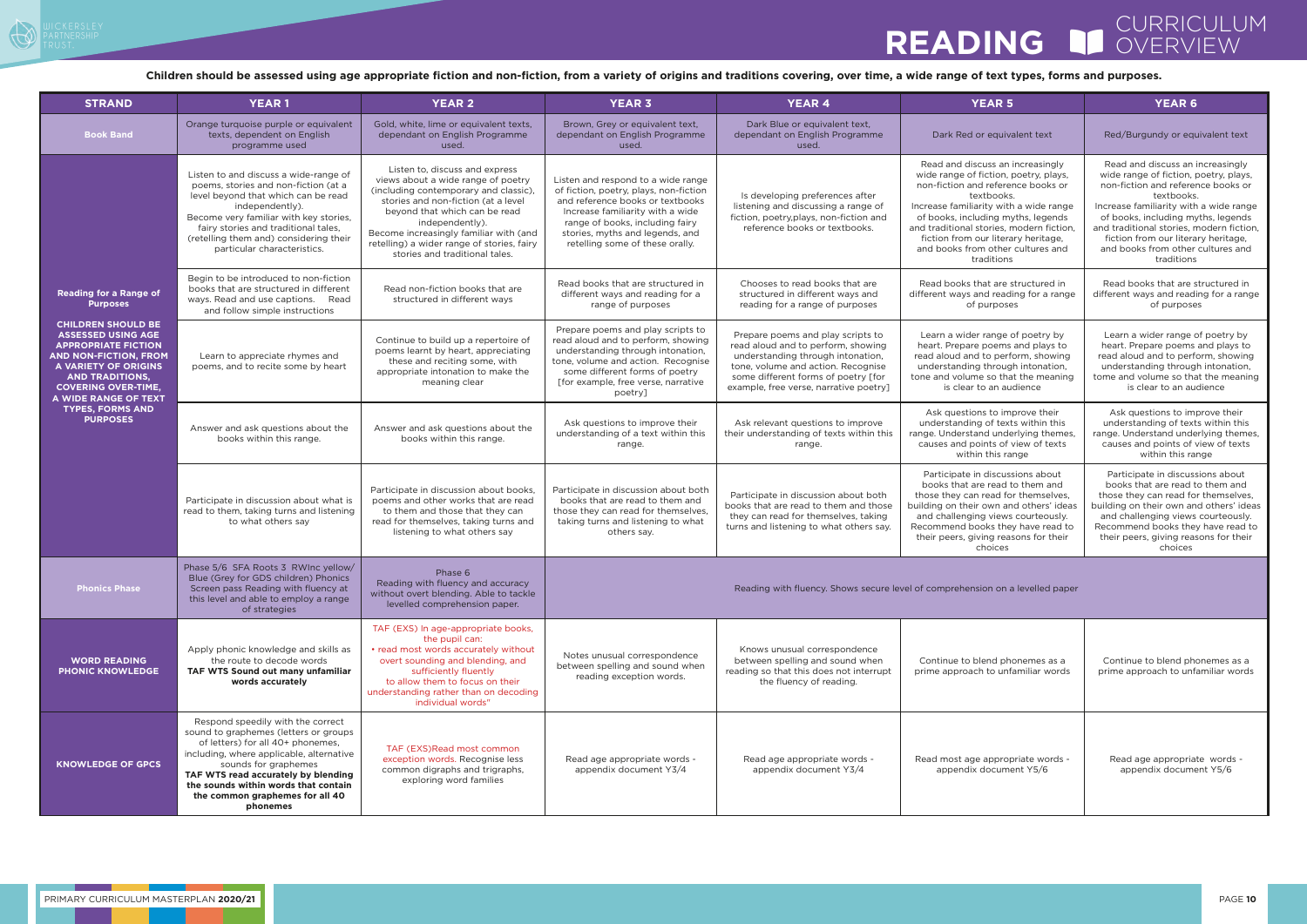

| <b>STRAND</b>                                                                                                                                                                                                     | <b>YEAR1</b>                                                                                                                                                                                                                                                              | <b>YEAR 2</b>                                                                                                                                                                                                                                                                                                                                                                                                                                                    | <b>YEAR 3</b>                                                                                                                                                                                          | <b>YEAR 4</b>                                                                                                                                                                                                            | <b>YEAR 5</b>                                                                                                                                                                                                  | <b>YEAR 6</b>                                                                                                                                                                                                    |
|-------------------------------------------------------------------------------------------------------------------------------------------------------------------------------------------------------------------|---------------------------------------------------------------------------------------------------------------------------------------------------------------------------------------------------------------------------------------------------------------------------|------------------------------------------------------------------------------------------------------------------------------------------------------------------------------------------------------------------------------------------------------------------------------------------------------------------------------------------------------------------------------------------------------------------------------------------------------------------|--------------------------------------------------------------------------------------------------------------------------------------------------------------------------------------------------------|--------------------------------------------------------------------------------------------------------------------------------------------------------------------------------------------------------------------------|----------------------------------------------------------------------------------------------------------------------------------------------------------------------------------------------------------------|------------------------------------------------------------------------------------------------------------------------------------------------------------------------------------------------------------------|
| <b>BLENDING</b>                                                                                                                                                                                                   | Read accurately by blending sounds in<br>unfamiliar words containing GPCs that<br>have been taught.                                                                                                                                                                       | Read accurately by blending the<br>sounds in words that contain the<br>graphemes taught so far, especially<br>recognising alternative sounds for<br>graphemes.                                                                                                                                                                                                                                                                                                   | Read accurately by blending<br>the sounds that contain ALL<br>graphemes, especially recognising<br>alternative sounds for graphemes.                                                                   | Read accurately by blending the<br>sounds that contain ALL graphemes<br>and apply this to unfamiliar roles.                                                                                                              | Read accurately by blending the<br>sounds that contain ALL graphemes<br>and apply this to unfamiliar roles.                                                                                                    | Read accurately by blending the<br>sounds that contain ALL graphemes<br>and apply this to unfamiliar roles.                                                                                                      |
| <b>COMMON EXCEPTION</b><br><b>WORDS</b>                                                                                                                                                                           | Read common exception words, noting<br>unusual correspondences between<br>spelling and sound and where these<br>occur in the word. Be able to read by<br>sight tricky words.                                                                                              | Read further common<br>exception words, noting unusual<br>correspondences between spelling and<br>sound and where these occur in the<br>word.                                                                                                                                                                                                                                                                                                                    | Read further exception words,<br>noting the unusual correspondences<br>between spelling and sound, and<br>where these occur in the word.                                                               | Read further exception words, noting<br>the unusual correspondences between<br>spelling and sound, and where these<br>occur in the word                                                                                  | Work out the meaning of unknown<br>words from the context.                                                                                                                                                     | Apply knowledge of exception words.                                                                                                                                                                              |
| <b>BEGINNINGS/ENDINGS/</b>                                                                                                                                                                                        | Read words containing taught GPCs<br>and -s, -es, -ing, -ed, -er and -est<br>endings                                                                                                                                                                                      | TAF (EXS) Read words containing<br>common suffixes                                                                                                                                                                                                                                                                                                                                                                                                               | Applies knowledge of root words,<br>prefixes and suffixes to understand<br>new words when reading aloud.<br>Appendix 1, both to read aloud and<br>to understand the meaning of new<br>words they meet. | Uses knowledge of root words,<br>prefixes and suffixes to understand<br>a wider range of new words when<br>reading aloud and silently                                                                                    | Use knowledge of prefixes to explain<br>the meaning of most words containing<br>them.<br>Read many words ending in cious,<br>tious, cial, tial, ant, ance, ancy, ent,<br>ence, ency, able, ible, ably, ibly    | Apply growing knowledge of<br>root words, prefixes and suffixes<br>(etymology and morphology) as listed<br>in English Appendix 1, both to read<br>aloud and to understand the meaning<br>of new words they meet. |
| <b>SYLLABLES</b>                                                                                                                                                                                                  | Read other words of more than one<br>syllable that contain taught GPCs<br>TAF WTS Read accurately some<br>words of two or more syllables that<br>contain the same grapheme-phoneme<br>correspondences                                                                     | TAF (EXS)Read accurately words of<br>two or more syllables that contain the<br>same graphemes as above                                                                                                                                                                                                                                                                                                                                                           | Read accurately words of two or<br>more syllables that contain the same<br>graphemes as above                                                                                                          | Read accurately words of two or<br>more syllables that contain the same<br>graphemes as above                                                                                                                            | Read accurately words of two or<br>more syllables that contain the same<br>graphemes as above                                                                                                                  | Read accurately words of two or<br>more syllables that contain the same<br>graphemes as above                                                                                                                    |
| <b>OMISSION</b>                                                                                                                                                                                                   | Read words with contractions [for<br>example, I'm, I'll, we'll], and understand<br>that the apostrophe represents the<br>omitted letter(s.) TAF WTS read many<br>common exception words                                                                                   | Read words with a wider range<br>of contractions [for example, I'm,<br>I'll, we'll], and understand that the<br>apostrophe represents the omitted<br>letter(s.)                                                                                                                                                                                                                                                                                                  | Read words with irregular omissions<br>in age appropriate.                                                                                                                                             | Read words with irregular omissions in<br>age appropriate.                                                                                                                                                               | Understand how words can be formed<br>from longer words e.g. o'clock.                                                                                                                                          |                                                                                                                                                                                                                  |
| <b>ACCURACY</b>                                                                                                                                                                                                   | Read aloud accurately books that<br>are consistent with their developing<br>phonic knowledge and that do not<br>require them to use other strategies to<br>work out words. TAF WTS read aloud<br>many words quickly and accurately<br>without over sounding and blending. | TAF (EXS) In a book that they can<br>already read fluently, the pupil<br>can: check it makes sense to them,<br>correcting any inaccurate reading.<br>Read most words quickly and<br>accurately, without overt sounding<br>and blending, when they have been<br>frequently encountered. Read aloud<br>books closely matched to their<br>improving phonic knowledge, sounding<br>out unfamiliar words accurately,<br>automatically and without undue<br>hesitation | Can read accurately an age<br>appropriate text without undue<br>hesitation.                                                                                                                            | Can read accurately an age<br>appropriate text without undue<br>hesitation.                                                                                                                                              | Begin to recognise keywords that<br>supports the meaning of the text.                                                                                                                                          | Read accurately words which are<br>key to the meaning of a sentence,<br>paragraph or whole text.                                                                                                                 |
| <b>FLUENCY AND</b><br><b>EXPRESSION</b>                                                                                                                                                                           | Re-read these books to build up<br>their fluency and confidence in word<br>reading.                                                                                                                                                                                       | Re-read these books to build up<br>their fluency and confidence in word<br>reading.                                                                                                                                                                                                                                                                                                                                                                              | Can read fluently in an age<br>appropriate way beginning to use<br>intonation.                                                                                                                         | Develop use of intonation to aid<br>fluency.                                                                                                                                                                             | Read confidently and fluently from a<br>range of books with intonation.                                                                                                                                        | Read confidently and fluently from a<br>range of books with intonation that<br>shows understanding.                                                                                                              |
|                                                                                                                                                                                                                   |                                                                                                                                                                                                                                                                           |                                                                                                                                                                                                                                                                                                                                                                                                                                                                  |                                                                                                                                                                                                        | (CHILDREN SHOULD BE ASSESSED USING AGE APPROPRIATE FICTION AND NON-FICTION, FROM A VARIETY OF ORIGINS AND TRADITIONS, COVERING OVER-TIME, A WIDE RANGE OF TEXT TYPES, FORMS AND PURPOSES)                                |                                                                                                                                                                                                                |                                                                                                                                                                                                                  |
| <b>CONTENT DOMAIN</b>                                                                                                                                                                                             | <b>YEAR1</b>                                                                                                                                                                                                                                                              | <b>YEAR 2</b>                                                                                                                                                                                                                                                                                                                                                                                                                                                    | <b>YEAR 3</b>                                                                                                                                                                                          | <b>YEAR 4</b>                                                                                                                                                                                                            | <b>YEAR 5</b>                                                                                                                                                                                                  | <b>YEAR 6</b>                                                                                                                                                                                                    |
| <b>LANGUAGE AND</b><br><b>UNDERSTANDING</b><br><b>1D MAKE INFERENCES</b><br>FROM THE TEXT<br>2D MAKE INFERENCES<br>FROM THE TEXT/ EXPLAIN<br><b>INFERENCES AND JUSTIFY</b><br>THEM WITH EVIDENCE<br>FROM THE TEXT | With support, make inferences on the<br>basis of what is being said and done.<br>TAF WTS In a familiar book that is<br>read to them, answer questions in<br>discussion with the teacher and make<br>simple inferences                                                     | Reasonably make inferences on the<br>basis of what is being said and done<br>and begin to give justification. TAF<br>(EXS) In a book that they can already<br>read fluently, the pupil can answer<br>questions and make some inferences<br>TAF (GDS) The pupil can, in a book<br>they are reading independently: make<br>inferences                                                                                                                              | Draw inferences such as inferring<br>characters' feelings and thoughts.<br>Justify inferences with evidence<br>(when reading age appropriate<br>texts)                                                 | Draw inferences such as inferring<br>characters' feelings, thoughts and<br>motives from their actions, and<br>justifying inferences with evidence and<br>reasoned justifications (when reading<br>age appropriate texts) | Make clear inferences such as inferring<br>characters' feelings, thoughts and<br>motives from their actions, and<br>justifying inferences with evidence<br>Provide reasoned justifications for their<br>views. | Content domain 2D - Make clear<br>inferences about feelings, thoughts<br>and motivates from a text providing<br>reasoned justifications and<br>explanations with clear evidence from<br>the text.                |
| <b>LANGUAGE AND</b><br><b>UNDERSTANDING</b><br><b>IE PREDICT WHAT MIGHT</b><br>HAPPEN ON THE BASIS OF<br>WHAT HAS BEEN READ SO<br><b>FAR</b>                                                                      | With support, predict what might<br>happen on the basis of what has been<br>read so far.                                                                                                                                                                                  | Reasonably predict what might happen<br>on the basis of what has been read<br>so far and begin to give justification.<br>TAF(GDS) The pupil can, in a book<br>they are reading independently: a<br>plausible prediction about what might<br>happen on the basis of what has been<br>read so far                                                                                                                                                                  | Make plausible predictions about<br>what might happen on the basis of<br>what has been read so far and give<br>justification.                                                                          | Predict what might happen from<br>details stated and implied and give<br>justification                                                                                                                                   | Predict what might happen from<br>details stated and implied with<br>increasing complexity.                                                                                                                    | Content domain 2E - Predict what<br>might happen from details stated and<br>implied with increasing complexity,<br>drawing on subtleties and deeper<br>understanding.                                            |

| <b>CONTENT DOMAIN</b>                                                                                                                                                                                                           | <b>YEAR1</b>                                                                                                                                                                                                          | <b>YEAR 2</b>                                                                                                                                                                                                                                                                                                                       | <b>YEAR 3</b>                                                                                                                                          | <b>YEAR 4</b>                                                                                                                                                                                                            | YE/                                                                                                              |
|---------------------------------------------------------------------------------------------------------------------------------------------------------------------------------------------------------------------------------|-----------------------------------------------------------------------------------------------------------------------------------------------------------------------------------------------------------------------|-------------------------------------------------------------------------------------------------------------------------------------------------------------------------------------------------------------------------------------------------------------------------------------------------------------------------------------|--------------------------------------------------------------------------------------------------------------------------------------------------------|--------------------------------------------------------------------------------------------------------------------------------------------------------------------------------------------------------------------------|------------------------------------------------------------------------------------------------------------------|
| <b>LANGUAGE AND</b><br><b>UNDERSTANDING</b><br><b>ID MAKE INFERENCES</b><br><b>FROM THE TEXT</b><br>2D MAKE INFERENCES<br>FROM THE TEXT/ EXPLAIN<br><b>INFERENCES AND JUSTIFY</b><br>THEM WITH EVIDENCE<br><b>FROM THE TEXT</b> | With support, make inferences on the<br>basis of what is being said and done.<br>TAF WTS In a familiar book that is<br>read to them, answer questions in<br>discussion with the teacher and make<br>simple inferences | Reasonably make inferences on the<br>basis of what is being said and done<br>and begin to give justification. TAF<br>(EXS) In a book that they can already<br>read fluently, the pupil can answer<br>questions and make some inferences<br>TAF (GDS) The pupil can, in a book<br>they are reading independently: make<br>inferences | Draw inferences such as inferring<br>characters' feelings and thoughts.<br>Justify inferences with evidence<br>(when reading age appropriate<br>texts) | Draw inferences such as inferring<br>characters' feelings, thoughts and<br>motives from their actions, and<br>justifying inferences with evidence and<br>reasoned justifications (when reading<br>age appropriate texts) | Make clear inferenc<br>characters' feelir<br>motives from th<br>justifying inferen<br>Provide reasoned ju<br>vie |
| <b>LANGUAGE AND</b><br><b>UNDERSTANDING</b><br><b>1E PREDICT WHAT MIGHT</b><br>HAPPEN ON THE BASIS OF<br><b>WHAT HAS BEEN READ SO</b><br><b>FAR</b>                                                                             | With support, predict what might<br>happen on the basis of what has been<br>read so far.                                                                                                                              | Reasonably predict what might happen<br>on the basis of what has been read<br>so far and begin to give justification.<br>TAF(GDS) The pupil can, in a book<br>they are reading independently: a<br>plausible prediction about what might<br>happen on the basis of what has been<br>read so far                                     | Make plausible predictions about<br>what might happen on the basis of<br>what has been read so far and give<br>justification.                          | Predict what might happen from<br>details stated and implied and give<br>justification                                                                                                                                   | Predict what might<br>details stated a<br>increasing                                                             |